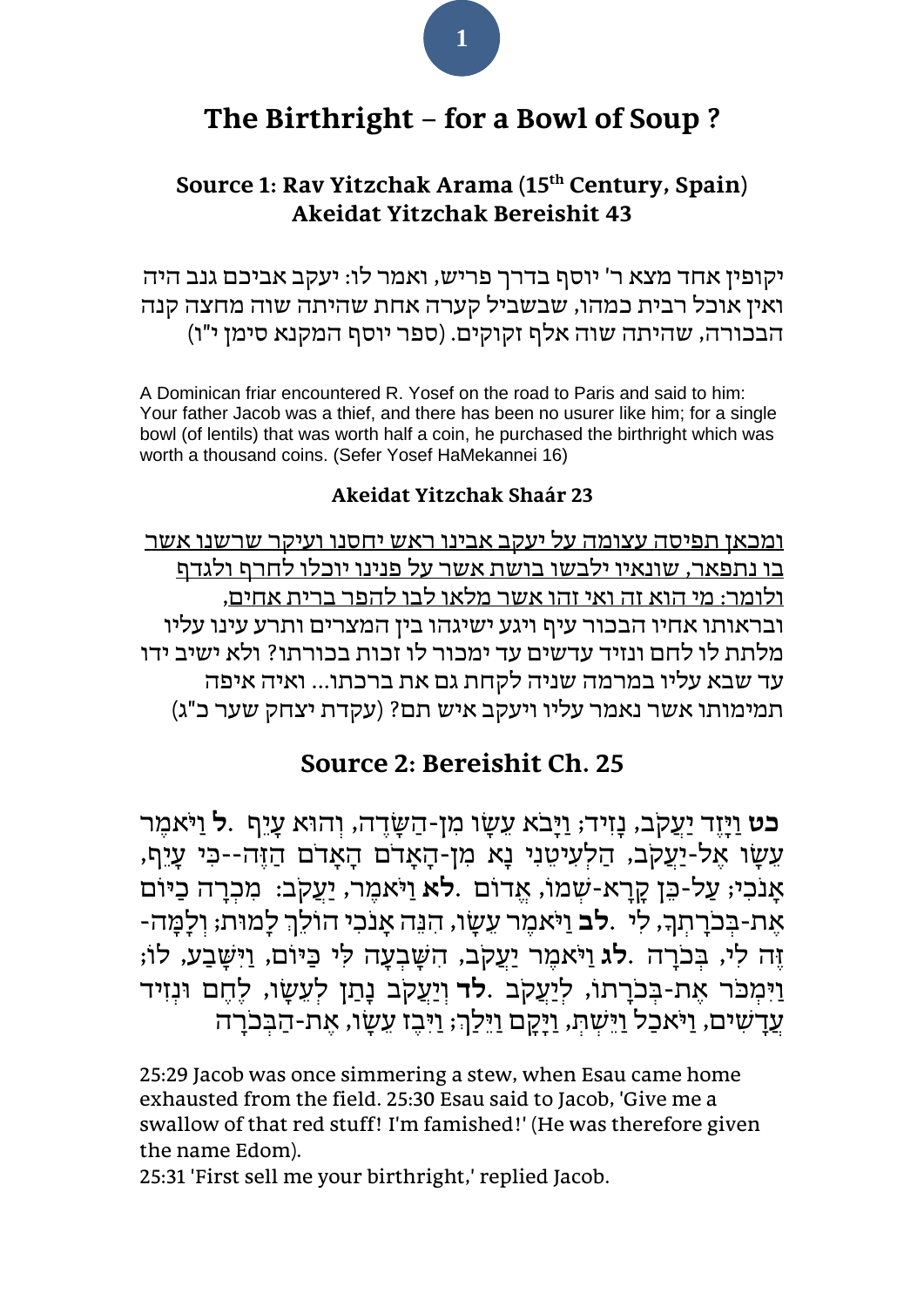## **2**

25:32 'Here I'm about to die!' exclaimed Esau. 'What good is a birthright to me?' 25:33 'Make an oath to me right now,' said Jacob. He made the oath, and sold his birthright to Jacob. 25:34Jacob then gave Esau bread and lentil stew. [Esau] ate it, drank, got up and left. He thus rejected the birthright.

### **Source 3: Ibn Ezra**

The birthright means that he takes a double portion of his father's wealth. Some opinions maintain that the firstborn always retains a superior status in relation to the younger; [the latter] must stand up in his presence and serve him, as a son does to his father. והבכורה שיקח פי שנים בממון אביו. וי"א שיש לבכור לעולם מעלה על הצעיר לקום מפניו ולשרתו כבן לאב:

### **Source 4: Rabbanit Sharon Rimon**

Despite the simplicity of this explanation, it leaves us with a great many questions. If it is money or honor that is at stake here, why does Esav spurn the birthright; why is he so easily induced to sell it? Furthermore, why do we not see, later on, that Yaakov indeed received greater honor or more property? And more fundamentally – is this what Yaakov was interested in? Is this an accurate portrayal of Yaakov – a profit-seeker who exploits his brother's near-starvation to acquire status and property for himself? Surely not: just one verse earlier he is described as a "simple man dwelling in tents"!

### **Source 5a): Bereishit Ch. 25**

שֶׂדֶה; וְיַעֲקֹב אִישׁ תָּם, יֹשֵׁב dwelling in tents. אהלים.

**כז נַיְגְדְּלוּ, הַנְּעֲרִים, וַיְהִי**<br>
27 And the boys grew; and Esau עֲשָׂו אִי יֹש was a cunning hunter, a man of the was a cunning was a cunning was a quiet man. field; and Jacob was a quiet man,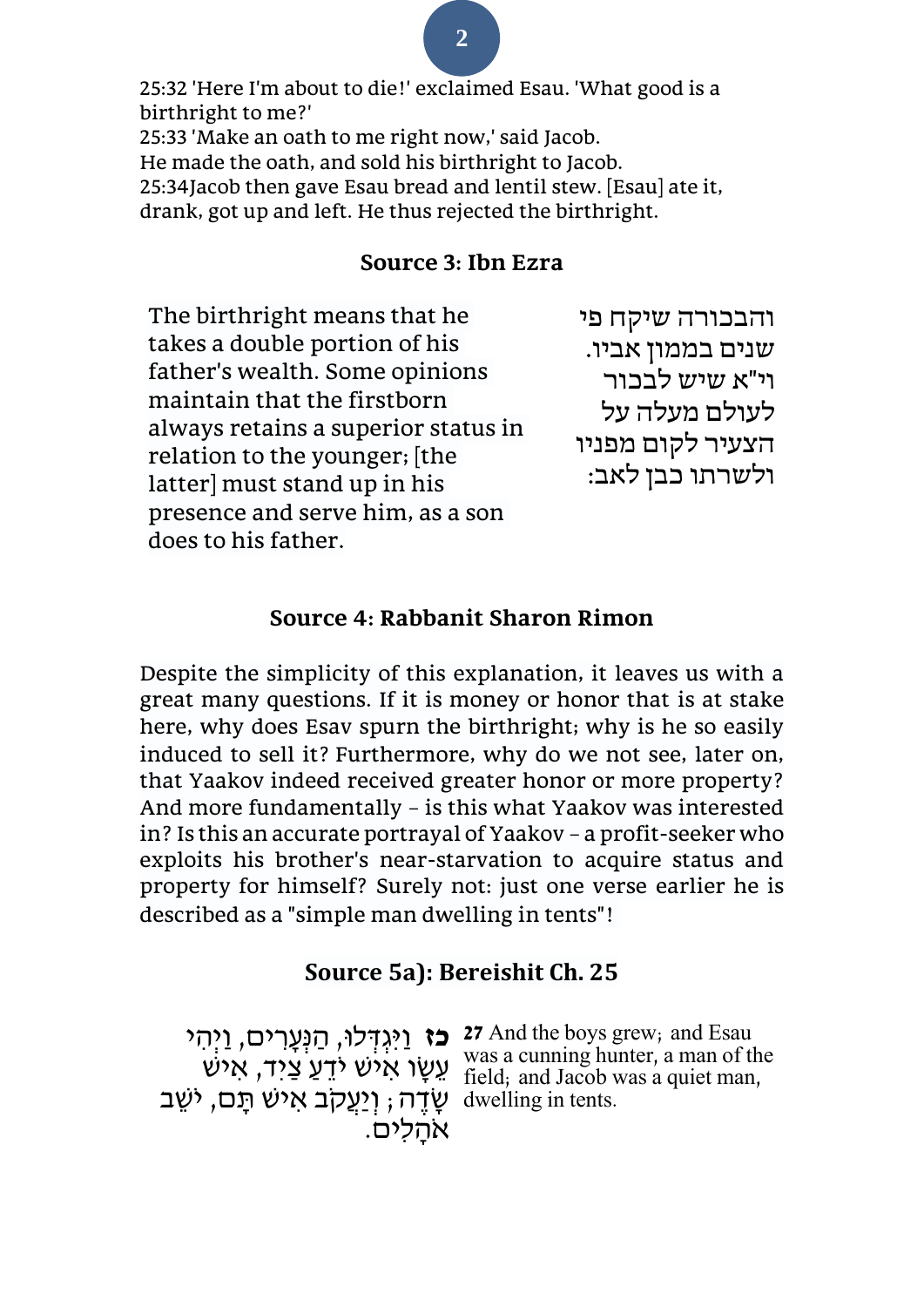## **Source 5b) Rashi**

**ויגדלו הנערים ויהי עשו:** כל זמן שהיו קטנים לא היו נכרים במעשיהם ואין אדם מדקדק בהם מה טיבם, כיון שנעשו בני שלש עשרה שנה זה פירש לבתי מדרשות וזה פירש לעבודה זרה:

**יודע ציד:** לצוד ולרמות את אביו בפיו, ושואלו אבא היאך מעשרין את המלח ואת התבן, כסבור אביו שהוא מדקדק במצות:

> **איש שדה:** כמשמעו אדם בטל וצודה בקשתו חיות ועופות:

**תם:** אינו בקי בכל אלה, אלא כלבו כן פיו. מי שאינו חריף לרמות קרוי תם:

**ישב אהלים:** אהלו של שם ואהלו של עבר:

### **And the youths grew up, and Esau was:** As long as they were small, they were not recognizable through their deeds, and no one scrutinized them to determine their characters. As soon as they became thirteen years old, this one parted to the houses of study, and that one parted to idol worship. — [From Gen. Rabbah 63:10; Tanchuma, Ki Theze 4]

**who understood hunting:** [He knew how] to trap and to deceive his father with his mouth and ask him,"Father, how do we tithe salt and straw?" His father thereby thought that he was scrupulous in his observance of the commandments (Tanchuma, Toledoth 8).

**a man of the field:** As its apparent meaning: an idler who hunts beasts and birds with his bow. — [From Targum Jonathan]

**an innocent man:** He was not an expert in all these [matters]. Like his heart, so was his mouth. A person who is not astute at deceiving is called תֵם, innocent.

**dwelling in tents:** the tent of Shem and the tent of Eber. — [From Gen. Rabbah 63:10]

## **Source 6: Ibn Ezra**

## **ויעקב יושב אהלים ויתכן להיות פירושו כמו יושב אהל ומקנה )ברא' ד, כ(:**

## **Source 7: Footnote in AlTorah.org**

The Torah describes Yaakov's independent wealth as emanating from the fruits of his labor with Lavan's livestock, and in Bereshit 32:11, Yaakov even notes how he departed from his parents' home empty-handed.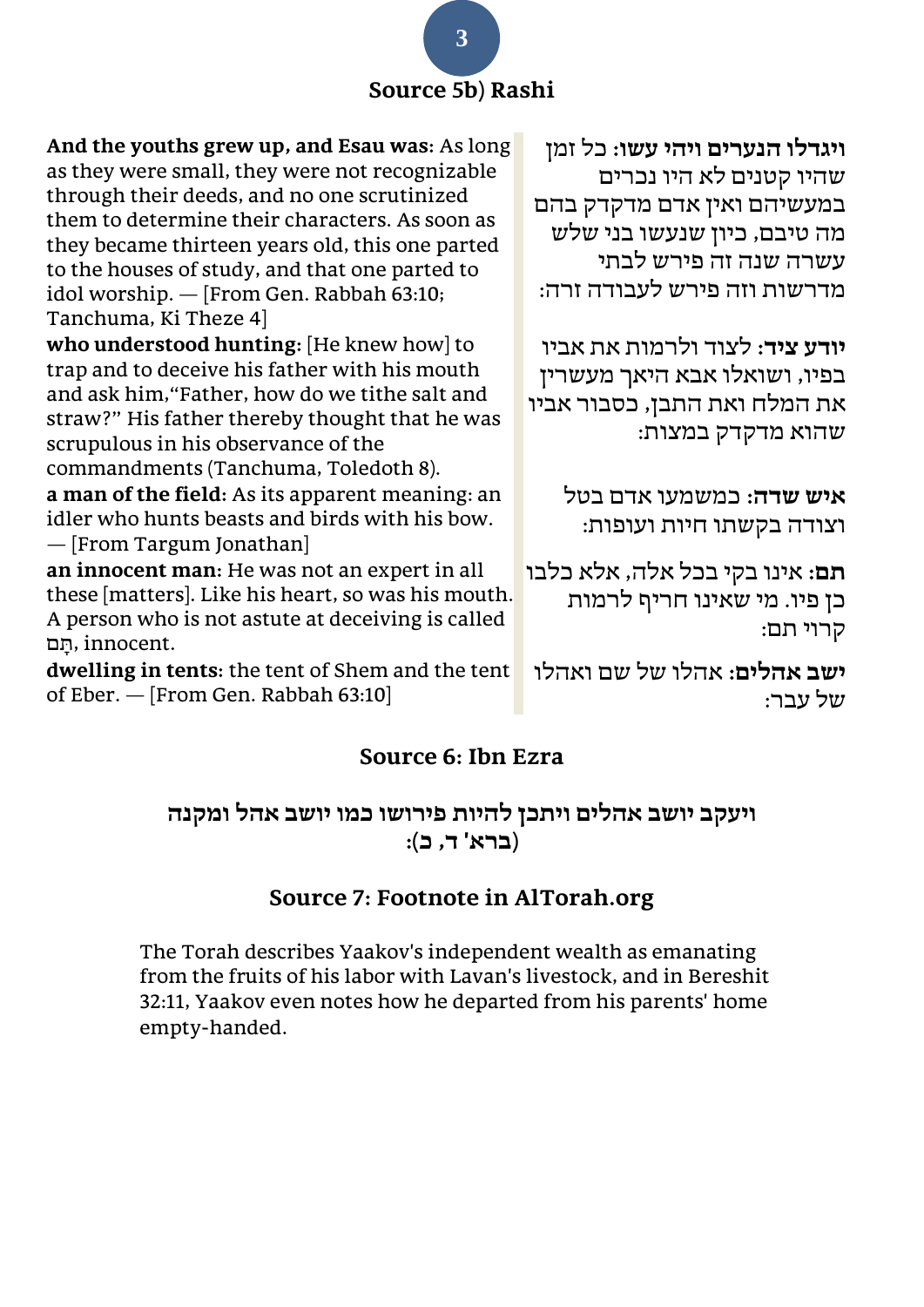**Source 8: Rav Shmuel David Luzatto (19th Century, Italy) commenting on the theory that this was in Yaakov's financial interests:**

וכל זה לא יתכן, כי הנה ראינו כי יעקב לא הגיד מעולם ליצחק אביו ענין המכירה הזאת, שהרי אמר אנכי עשו בכורך }בראשית כ״ז:י״ט{ ועשו אמר }בראשית כ״ז:ל״ב{ אני בנך בכרך עשו, א״כ מה הועיל יעקב בתחבולתו בהיות הענין בלתי ידוע לאביו?

All of this is not possible, because we have seen that Yaakov never told his father Yitzchak of this sale, because he said (in the incident of receiving the bracha) "I am Esav your first born" and Esav said, "I am your first born son Esav". If so, how did this trick help Yaakov if it never became known to his father?

כי הנה עשו לא כתב לו שטר שהיה בידו לראיה, גם לא היו שם עדים ולא היתה שם אלא שבועה; וכיון שאנו רואים שעשו לא חדל לקרוא את עצמו בשם בכור בדַבּרו עם אביו, וגם יעקב אמר אל אביו בכורך עשו, נראה ודאי שלא עלתה על לבו של יעקב לקנות שום יתרון על אחיו אצל יצחק ביום הנחילו את בניו או, ביום ברכו אותם.

Also, Esav never wrote him any type of document as proof of the sale; there were no witnesses to the sale, the only legal aspect being the oath that Esav took….

על כן אומר אני שלא היה עניין המכר הזה אלא שנשבע עשו כי אחרי מות אביו יניח ליעקב שיהיה אפוטרופוס ומנהיג את הבית; ויעקב בקש זאת בכוונה שלא יוכל עשו לגרשו מביתו ומארצו באופן שלא תוכל להתקיים בו ובזרעו ברכת אברהם על ירושת הארץ; ועניין זה לא היה צריך להודיעו ליצחק. והנה עשו קיים שבועתו ואחרי מות אביו הלך לו אל ארץ אחרת, ולא אמר ליעקב שילך הוא ויצא מביתו

I therefore say that all this sale involved was that Esav swore that after his father's death, he would permit Yaakov to be manager of the family home; Yaakov intentionally sought this out so that Esav could not evict him from his home and from his land so that the promise to Avraham and his seed to inherit the land – would be fulfilled. He therefore did not have make this known to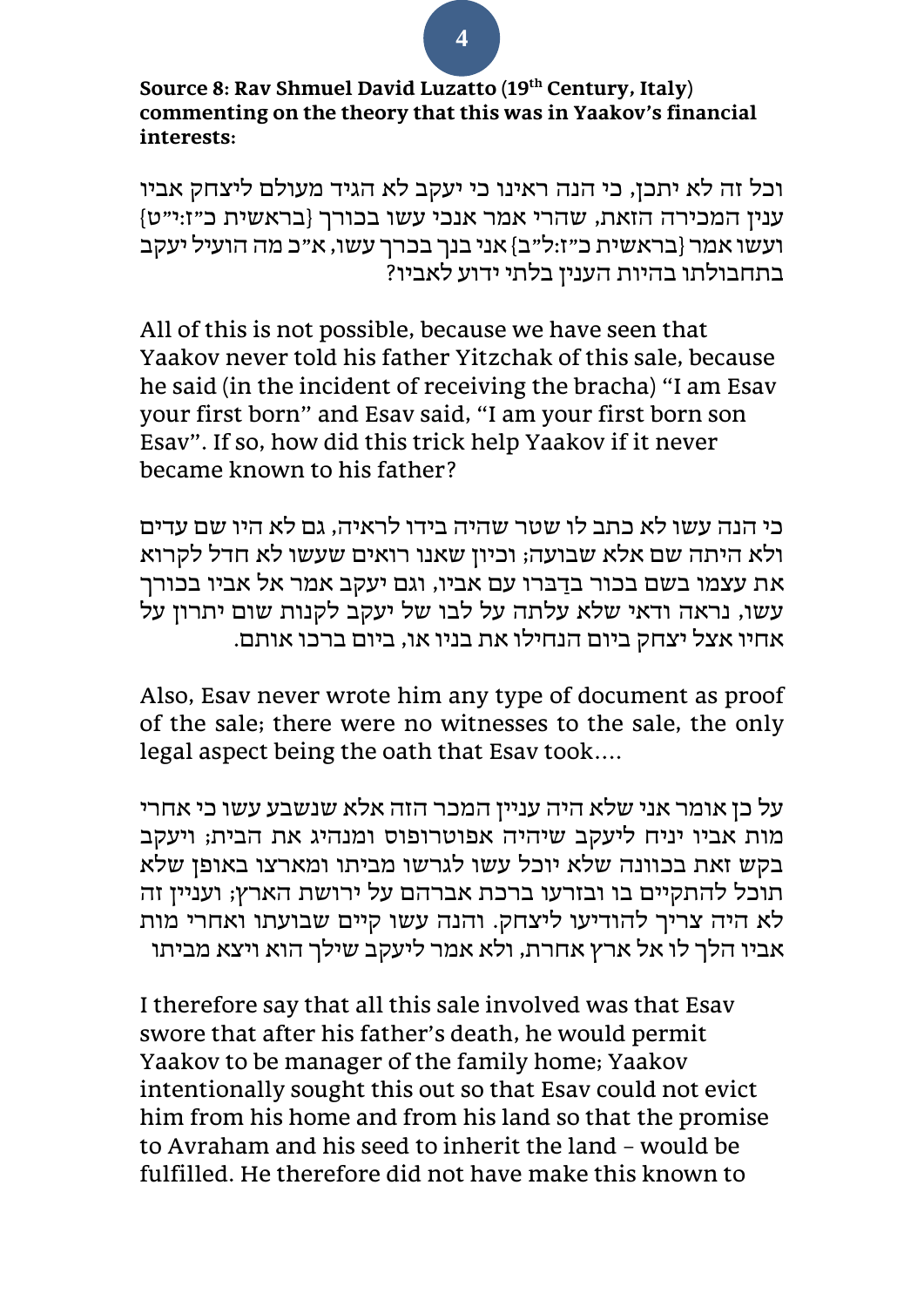Yitzchak. Esav in fact followed through on this pledge and after his father died, he went elsewhere, and did not tell Yaakov to leave home.

## **On the claim that Yaakov did not pay for the birthright other than with the bowl of lentils:**

## **Source 9: Commentary of the Rashbam:**

(לא) מכרה כיום – כלומר לאלתר, מיד מכור לי חלק בכורתך הראוי לך }ב{ממון אבי, בממון שאתן לך, ואחר כך אתן לך המאכל לעדות לקיום. כדרך שמצינו ויאכלו שם על הגל (בראשית ל"א:מ"ו) לקיום ברית בין לבן ליעקב.

Sell me today: ie immediately sell me the portion of your birthright in our father's estate, for money that I will give you. Then I will give you the food as evidence of the validity of the deal. As we have seen in Bereishit Ch. 31:

| מה וַיִּקַח יַעֲקִב, אֲבֶן;                                                                                                               | 45 And Jacob took a stone, and                                                                                                               |
|-------------------------------------------------------------------------------------------------------------------------------------------|----------------------------------------------------------------------------------------------------------------------------------------------|
| וַיִּרִימֵהָ, מַצֵבָה.                                                                                                                    | set it up for a pillar.                                                                                                                      |
| <b>מו</b> וַיֹּאמֵר יַעֲקב לִאֵחַיו<br>לִקְטוּ אֲבָנִים, וַיִּקְחוּ<br>אַבָנִים <u>וַיַּעֲ</u> שׂוּ-גַל;<br>וַיֹּאכִלוּ שַׁם, עַל-הַגַּל. | 46 And Jacob said unto his<br>brethren: 'Gather stones'; and<br>they took stones, and made a<br>heap. And they did eat there by<br>the heap. |
| מז וַיִּקְרָא-לוֹ לָבָן, יִגַר                                                                                                            | 47 And Laban called it Jegar-                                                                                                                |
| ּשָׂהֲדוּתָא; וְיַעֲקֹב, קָרָא                                                                                                            | sahadutha; but Jacob called it                                                                                                               |
| לו גלעד.                                                                                                                                  | Galeed.                                                                                                                                      |

(לב) הנה אנכי הולך למות – בכל יום אני הולך לצוד חיות ביערים המצויים שם דובים ואריות וחיות רעות ואני מסוכן למות.

Behold I am going to die: Each day I go and hunt animals in forests, where there are bears and lions and other wild animals, and my life is in danger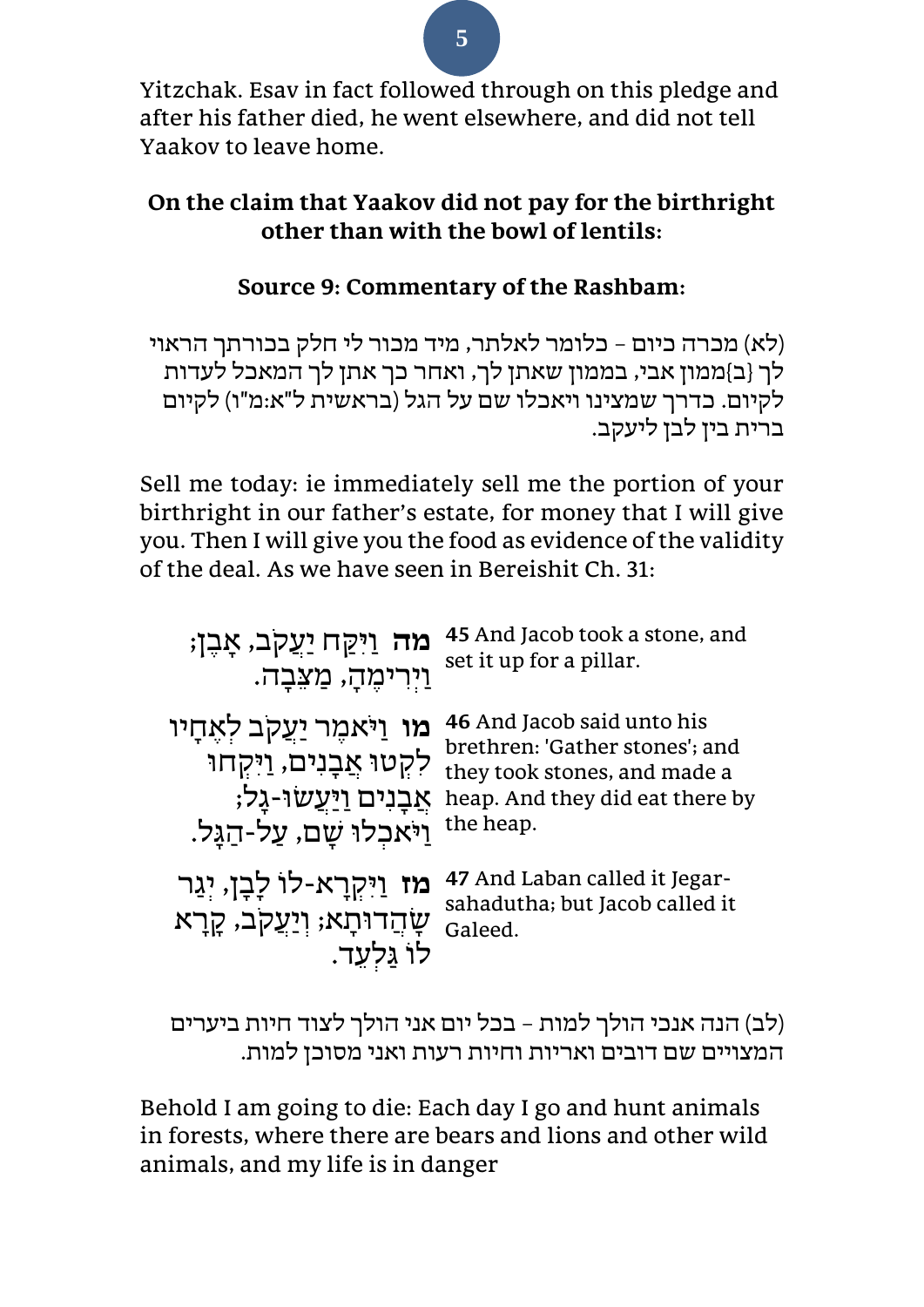למה זה }לי{ – להמתין חלק בכורה לאחר מיתת אבינו. כך פירש אבי הרב רבי מאיר מ"כ. }וזהו{ ויבז עשו את הבכורה )בראשית כ"ה:ל"ד(.

Why do I need …to wait for my portion of the birthright after our father's death?

)לג( וימכור את בכורתו – בדמים, ואחר כן ויעקב נתן לעשו וגו' – כמנהג בני אדם לקיום דבר.

And he sold his birthright – for money – then afterwards, Yaakov gave him the lentils, in accordance with the custom to eat to symbolize the fulfilment of a legal arrangement

(לד) ויבז עשו – לפי שלסוף נתחרט על כך, כדכתיב: את בכורתי לקח )בראשית כ"ז:ל"ו(, לכן הקדים כאן להודיע שטותו. עתה בשעת אכילה ביזה את הבכורה, אבל לבסוף היה מתחרט.

And Esav spurned the birthright: Because in the end he regretted this, as it says, "He took my birthright"; this is why the Torah prefaced that with this statement, to make us aware of his stupidity. At the time of eating, he spurned the birthright, and he later regretted this…

### **The name "Edom": Source 10a): Kli Yakar**

אך כשאמר הלעיטני נא מן האדום האדום הזה קשה למה לא קראם עדשים בשמם, אלא ודאי שגילה דעתו שלא היה מתאוה אליהם מצד עצמו כי אם מצד מראיהם האדומה, והורה בזה כי מזג טבעו נוטה אל האדמומית ביותר מצד תגבורת מרה האדומה שבו, על כן היה אוהב כל דבר המתיחס למזגו, והוא כל דבר אדום, על כן קרא שמו אדום כי אז נודע באמת שטבעו אדומה והוא יושב תחת מזל מאדים, ועל שם היותו גברא אשד דמא.

Why did he not refer to the lentils by their name? By his comments, he revealed that he desired them because of their red color, and showed that his temperament leans toward red – and yearned for food that was in keeping with his temperament – that's why they called his name Edom, because it then became known that he was under the influence of the astrological sign of Maadim (Mars), and based on the fact that was someone who liked shedding blood…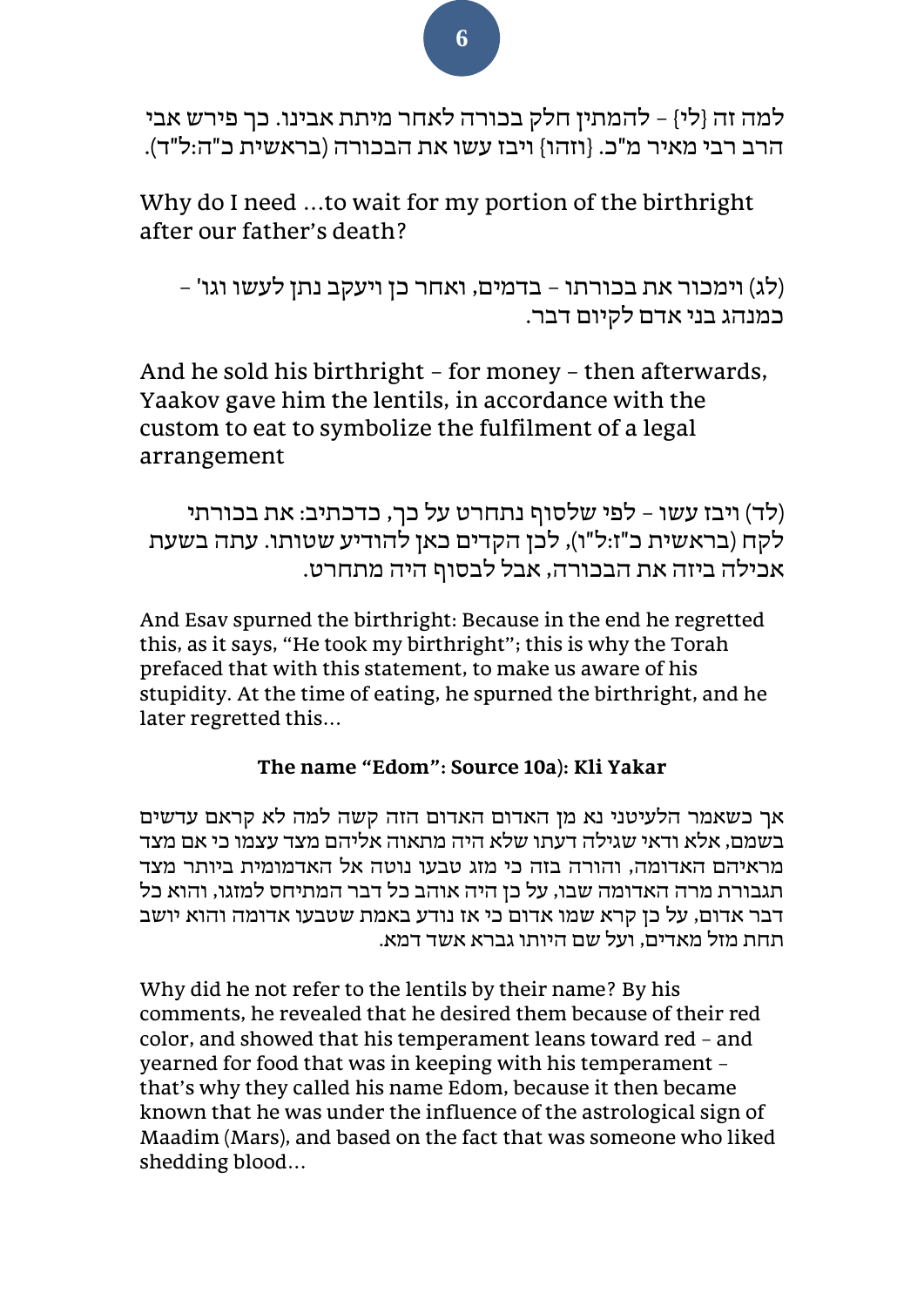#### **10b) Abarbanel**

ואמרו על כן קרא שמו אדום אין פירושו שמפני המאמר הזה נקרא עשו בשם אדום כי עשו לא נקרא אדום אלא מפני מראהו שהיה כלו אדמוני כתולעת אבל פירש הכתוב הזה שמפני שהיה עשו עיף קרא הנזיד אדום באמרו הלעיטני נא מן האדום האדום הזה כי מרוב עיפותו לא היה משער מה היה הנזיד ההוא ולא יוכל לשאול עליו אבל קראהו בשם מראהו אדום

"Therefore he called it Edom"- this does not mean that because of what Esav said, he was called Edom, rather: because Esav was exhausted, he called the food 'Adom' when he said "pour this red red stuff into me", because of his great exhaustion, he did not take account of what the cooked dish was and could not ask what it was, but he called it by its appearance – Red!

#### **Source 11: Midrash Yalkut Shimoni Bereishit Ch. 25**

**עדשים לנחם יצחק אביו.** ומאי שנא עדשים ? מה עדשים אלו גלגל אף אבלות גלגל ואיכא דאמרי מה עדשה אין לה פה אף אבל אין לו פה... אמר רבי יוחנן חמש עבירות עבר אותו רשע באותו יום ... **הרג את הנפש כתיב הכא והוא עיף וכתיב התם כי עיפה נפשי להורגים. ... כפר בעיקר כתיב הכא "למה זה לי בכורה" וכתיב התם "זה אלי ואנוהו". ...** 

**But why lentils? Because they are [round as] a wheel, for mourning is like a wheel revolving in the world. (also, just as lentils have no mouth [no crack], as other beans have, so does the mourner have no mouth, for he is prohibited from speaking. Rabbi Yochanan said: this wicked person (Esav) committed five transgressions on that day……he killed someone…. he denied the existence of God. it says here "Why do I need the birthright?" and it says elsewhere, "This is my God and I will beautify Him"** 

#### **Source 12a): Sefer Shemot Ch. 15 The Song at the Sea**

15:1 Moses and the Israelites then sang this song to God. It went: I will sing to God for His great victory, Horse and rider He threw in the sea. 15:2 My strength and song is God **And this is my deliverance; This is my God, I will beautify Him My father's God, I will exalt Him.** 15:3 God is the Master of war, God is His name.

**א** אַז יַשִׁיר-מֹשֶׁה וּבְנֵי יִשְׂרָאֵל אֶת-הַשִּׁירַה הַזֹאת, ַלִּיהוַה, וַיֹּאמִרוּ, לֵאמֹר: אֲשִׁירַה לַיהוַה כִּי-גָאֹה  $k$ גאה, סוּס וְרֹכְבוֹ רַמַה בַיַּם. **ב** עַזִי וִזְמְרַת יַהּ, וַיְהִי-לִי לישועה; **ֶזה ֵא ִלי ְו ַא ְנֵוהו,ּ אֱ לֹהֵ י ָא ִבי ַוֲארֹ ְמ ֶמ ְנהו.ּ ג** יְהוָּה, אִ יש מִ לְ חָּ מָּ ה; יְהוָּה, ש ְ מו.ֹ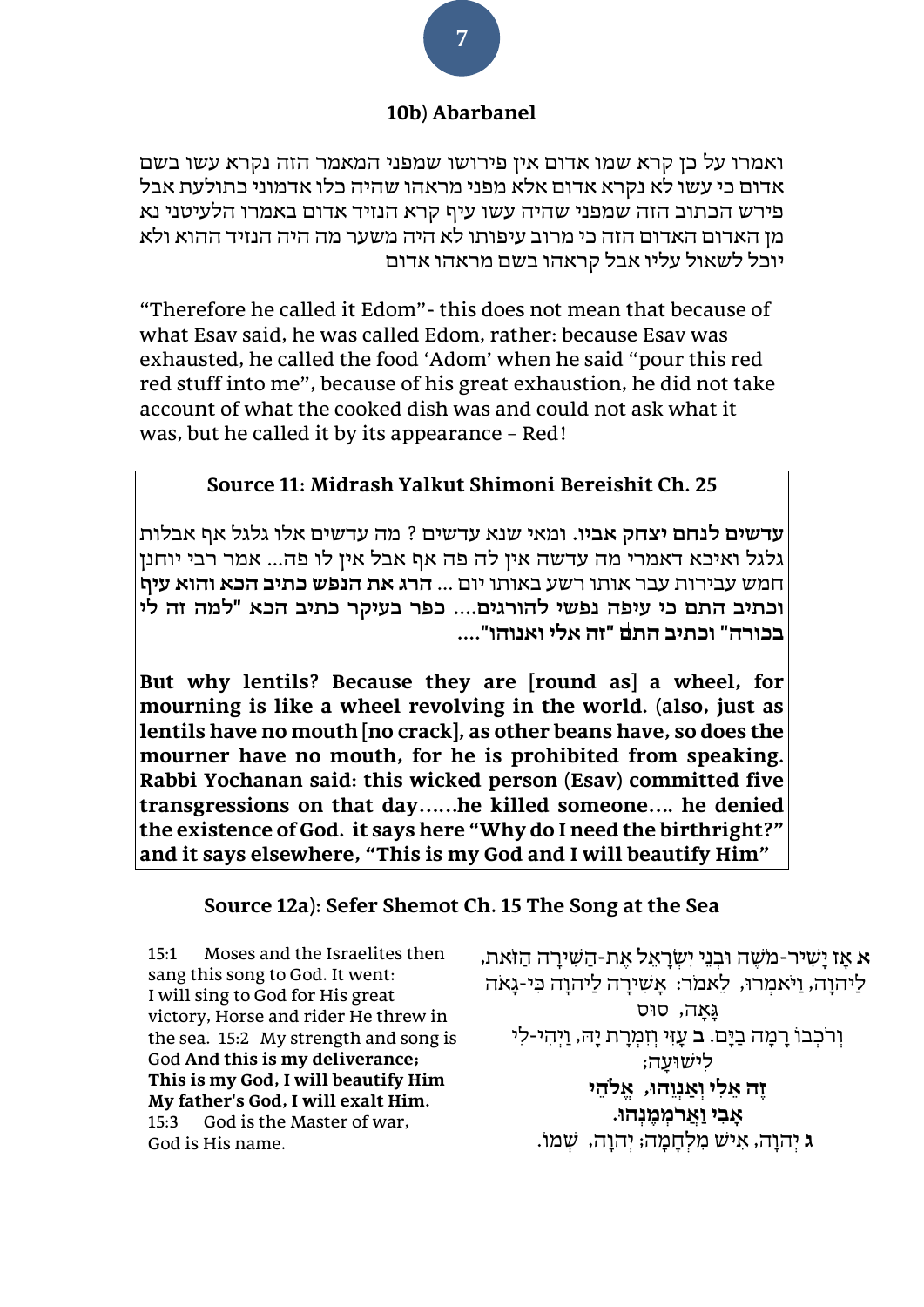#### **12b) Rashi**

**ואנוהו** - אונקלוס תרגם לשון נוה, (ישעיה לג כ) נוה שאנן, (שם סה י) לנוה צאן. דבר אחר ואנוהו לשון נוי, אספר נויו ושבחו לבאי עולם

Onkelos rendered it as ואֲנוה and I will make him a habitation. As in the following phrases: "a tranquil dwelling" שאנן נוה.) Yeshaya 33:20) Another interpretation: I will speak His praises to all inhabitants of the world

### **12c) Sefer Yeshaya Ch. 33**

**ּכ** חֲזֶה צִיּוֹן, קִרְיַת מוֹעֲדֶנוּ; ְיָ<br>עֵינִיךָ תִרְאֵינָה יִרוּשָׁלַם נָוֵה שַׁאֲנָן, אֹהֶל בַל-יִצְעָן בַל-יִסַע יְתֵדֹתָיו לָנֶצַח, וְבָל-חֲבָלָיו, ַ בַּל-יִנַּחֲקוּ.

**20** Look upon Zion, the city of our solemn gatherings; thine eyes shall see Jerusalem a peaceful habitation, a tent that shall not be removed, the stakes whereof shall never be plucked up, neither shall any of the cords thereof be broken.

#### **Source 13: Rashi Bereishit 25:30**

**)ל( הלעיטני** - אפתח פי ושפוך הרבה לתוכה, כמו ששנינו אין אובסין את הגמל אבל מלעיטין אותו:

### **I'll open my mouth and pour a lot into it…**

**מן האדם האדם** - עדשים אדומות, ואותו היום מת אברהם שלא יראה את עשו בן בנו יוצא לתרבות רעה, ואין זו שיבה טובה שהבטיחו הקדוש ברוך הוא, לפיכך קצר הקדוש ברוך הוא חמש שנים משנותיו, שיצחק חי מאה ושמונים שנה וזה מאה שבעים וחמש שנה, ובישל יעקב עדשים להברות את האבל. ולמה עדשים, שדומות לגלגל שהאבלות גלגל החוזר בעולם )ועוד מה עדשים אין להם פה כך האבל אין לו פה שאסור לדבר. ולפיכך המנהג להברות את האבל בתחלת מאכלו ביצים שהם עגולים ואין להם פה, כך אבל אין לו פה כדאמרינן במועד קטן (כא ב) אבל כל שלשה ימים הראשונים אינו משיב שלום לכל אדם וכל שכן שאינו שואל בתחלה, משלשה ועד שבעה משיב ואינו שואל וכו'(:

Some of this red, red [pottage]. red lentils. and on that day, Abraham died, lest he see Esau, his grandson, falling into bad ways, for that would not be the "good old age" that the holy one, blessed be he, had promised him. therefore, the holy one, blessed be he, shortened his life by five years, for Isaac lived one hundred and eighty years, and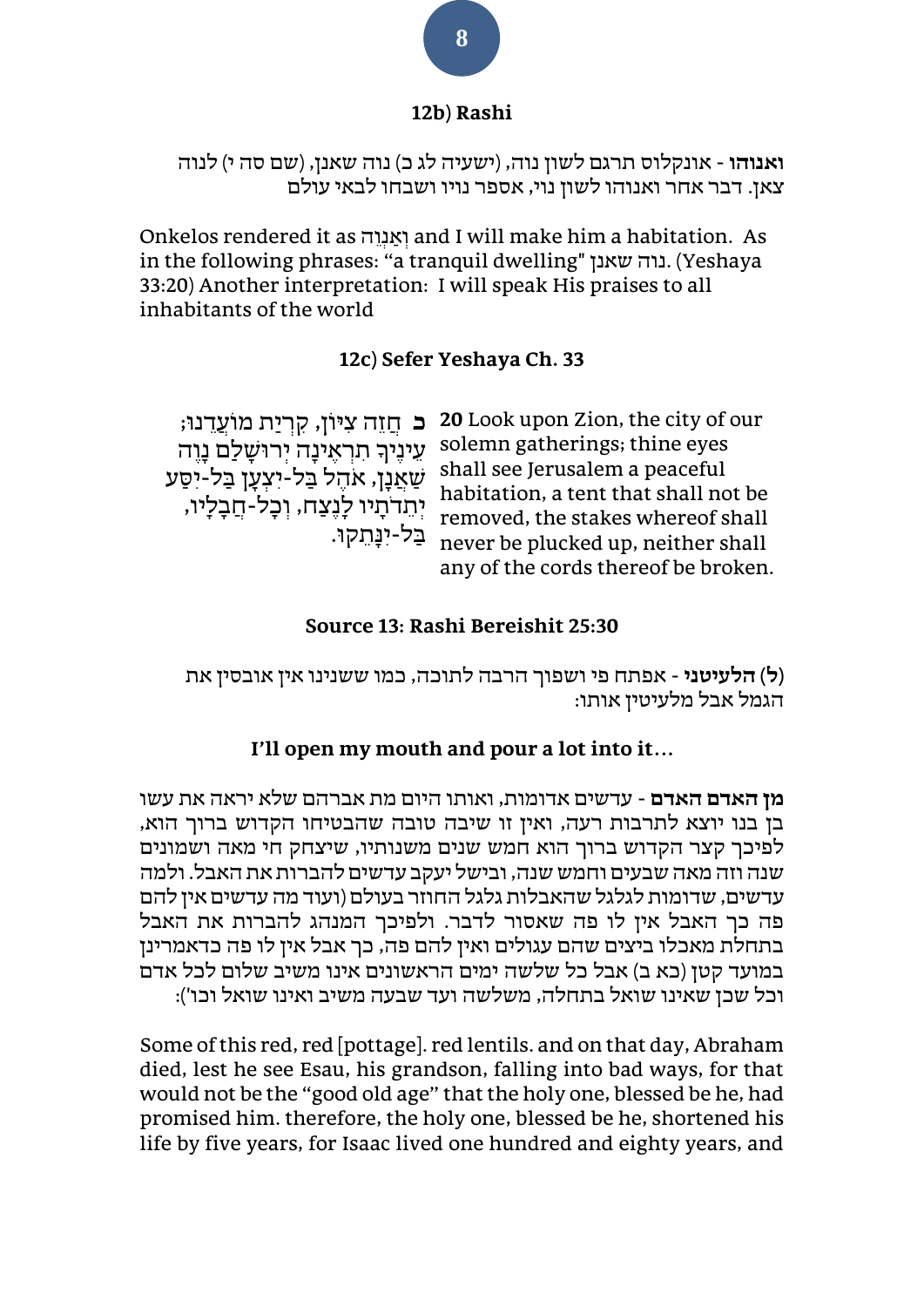this one (Abraham) [lived] one hundred and seventy-five years, and Jacob cooked lentils to feed the mourner (Isaac).

### **Source 14: Beit Halevi: what logical/language issues does he address – what does this show about Esav's orientation?**

**הלעיטני נא מן האדום האדום הזה.** ... זה מאכל מיוחד לאבילות וכמו שכתב רש"י .. דבאותו יום מת אברהם, ונתבייש עשו בעצמו אחר שרואה בבית אבילות והוא להוט אחר אכילה ושתיה כדרך הזוללים ושכורים **ועשה עצמו כאינו מכיר כלל בהתבשיל מהו וכי הוא עדשים וע"כ קראו בשם התואר "האדום האדום הזה" כאילו אינו יודע כלל מה הוא רק שרואה שהוא תבשיל אדום.** 

This is a special mourning food as Rashi wrote…that on that day, Avraham died, and Esav was embarrassed after he saw the house of mourning and he was pursuing eating and drinking like the gluttons and drunkards – and he made himself as if he was not aware of the contents of the cooked dish, ie that it was lentils. That's why he called it, "this red red stuff" as if he did not know at all what it was, just that it was a red cooked dish.

**וע"כ גם כן לא רצה לאוכלו כדרך האנשים אוכלים דמיד שיפשוט ידו בקערה ליקח ממנו כף אחת הרי יראה בעיניו שהוא עדשים, ונתיי עץ שהוא יפתח פיו ויעקב ישפכם מן הקדירה לפיו בלא ראות.** וע"כ אמר הלעיטני נא ונתן טעם כי עיף אנכי ואין בי כח לפשוט ידי לפי, **וכל דבריו היו במרמה:**  Therefore, he also did not want to eat it as people normally eat, because as soon as he would extend his hand into the bowl to spoon out one helping, he would see with his own eyes that it was a lentil dish, so he decided to open his mouth and have Ya'akov pour the contents of the pot into his mouth without him looking...he explained that he was tired and has no energy to extend his hand to his mouth, and all of his words were deceptive…

### **Source 15) Seforno – Why did Ya'akov ask Esav to sell him the birthright?**

**) לא( מכרה כיום.** כי בהיות היום כל מגמת פניך אל מלאכתך באופן שאתה כ"כ עיף שאינך מכיר הנזיד **אין ספק שלא תוכל להתעסק בעניני הבכורה לשרת לאל ית' ולעשו' את הראוי לבכור:** 

**Sell today**: Since your whole goal this day is focused on your work; you're so tired that you don't recognize the lentils, there is no